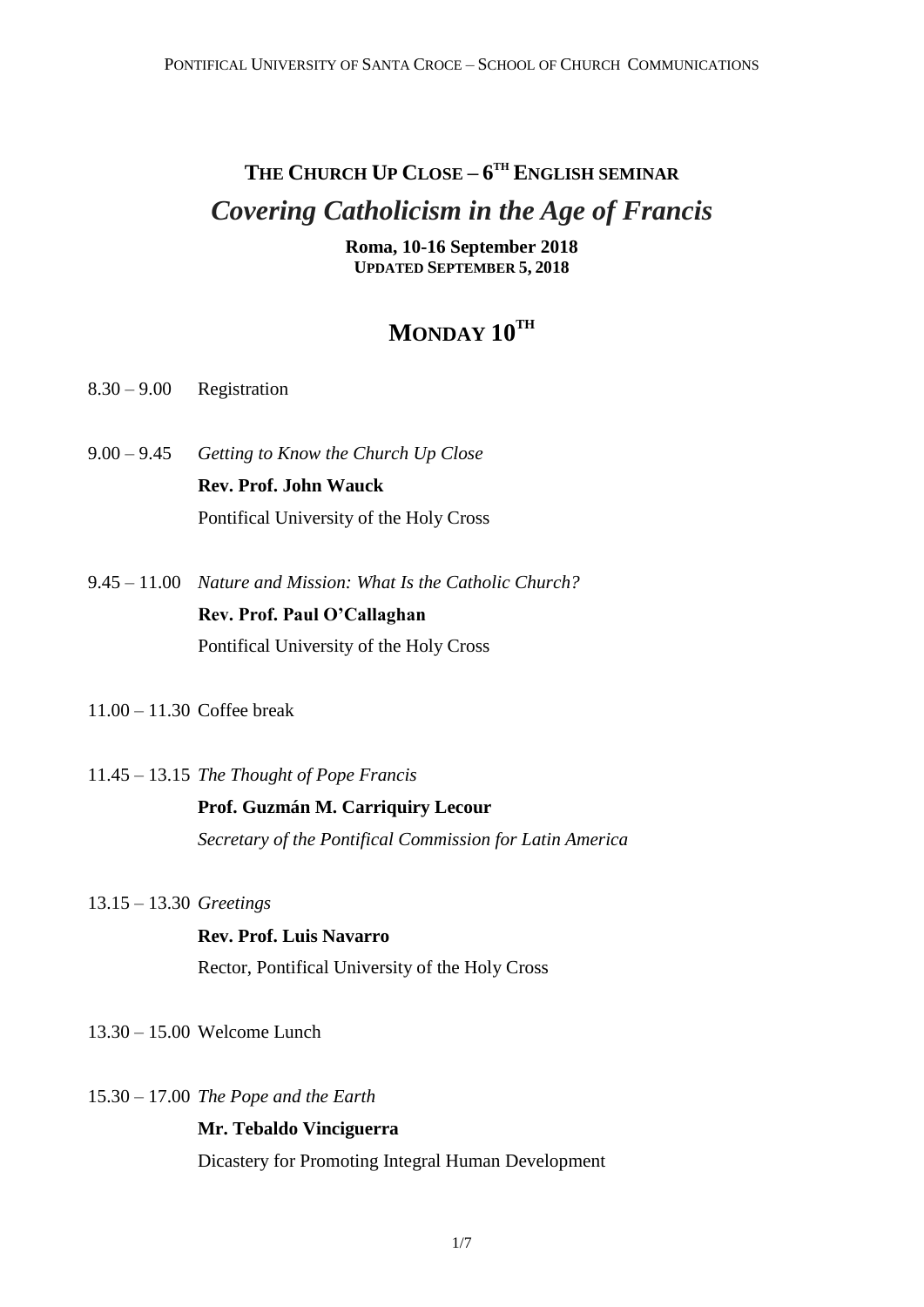17.15 – 19.00 *GUIDED TOUR: Historic Center of Rome*

**Mr. John and Mrs. Ashley Noronha**

Professors, Art & Architecture & Communications

### **TUESDAY 11TH**

8.45 – 11.30 *VISIT TO ST. PETER'S BASILICA (Guided Tour)* **Rev. Prof. John Wauck** Pontifical University of the Holy Cross

11.30 – 13:00 *FREE TIME*

13.00 – 15.00 *WORK LUNCH:* The Treatment of Religion in the Newsroom Guest Speaker**: Ms. Sylvia Poggioli** National Public Radio (NPR)

15.00 – 17.00 *ENCOUNTER: The Holy Office: Myths and Reality*

 **Rev. Tad Oxley** Congregation for the Doctrine of the Faith

17.30 – 19.00 *The Catholic Church and Non-Christian Religions*

**Msgr. Santiago Michael** Pontifical Council for Inter-Religious Dialogue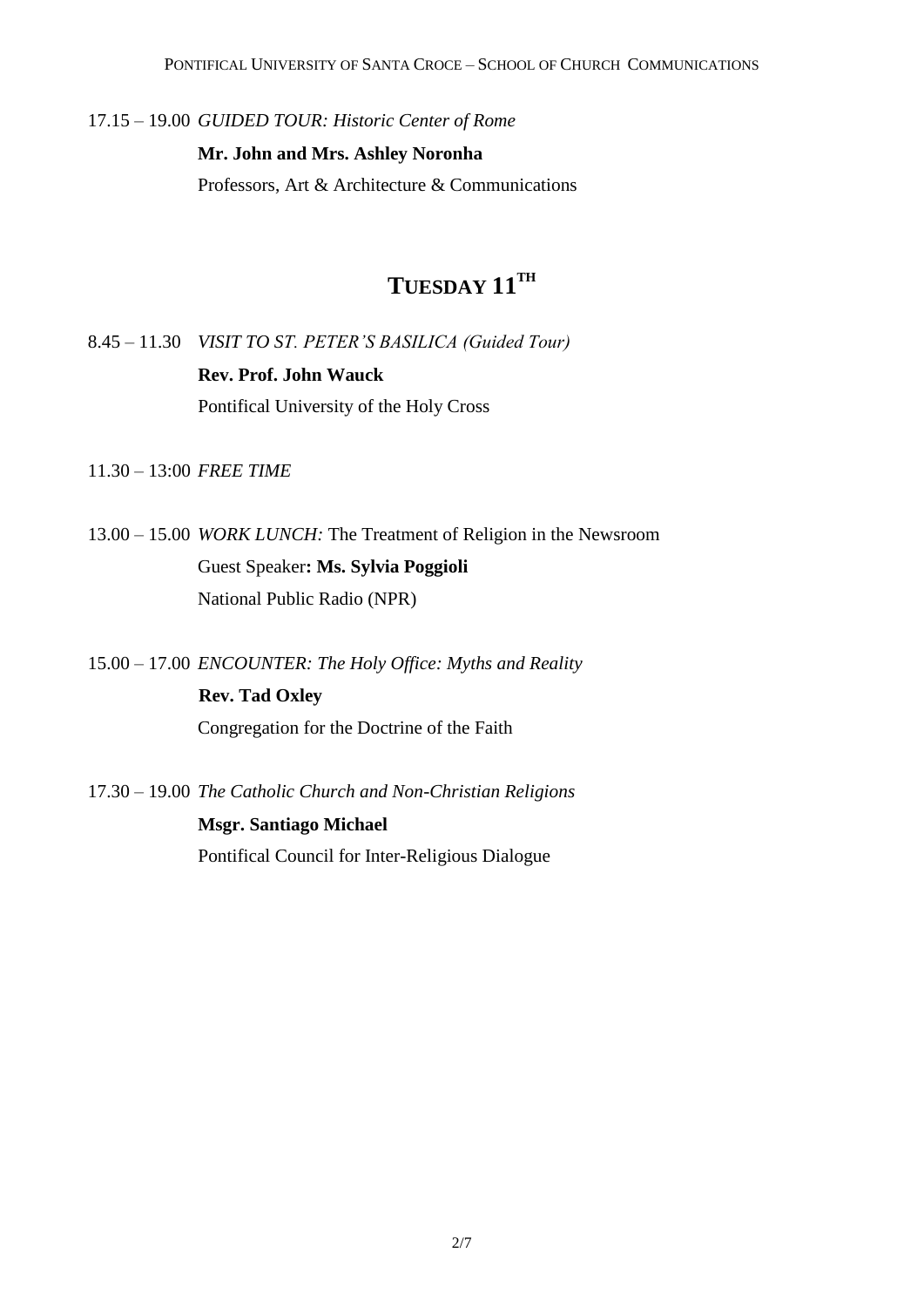### **WEDNESDAY 12TH**

8.30 – 11.15 *PAPAL AUDIENCE (St. Peter's Square)*

- 11.30 12.45 *ENCOUNTER: The Future of Vatican Communications* **Msgr. Lucio A. Ruiz** Vatican Secretary for Communications
- 13.15 15.00 *WORK LUNCH: The Future of the Church in Africa* Guest Speaker: **Rev. Gilbert Ndyamukama Gosbert** Congregation for the Evangelization of Peoples
- 15.30 17.00 *The Catholic Church and Ecumenism: Hopes and Challenges* **Bishop Brian Farrell, LC** Secretary, Pontifical Council for Promoting Christian Unity
- 17.15 18.45 *Prospective for Economic and Financial Life of the Holy See*  **Msgr. Mauro Rivella**  Secretary, Administration of the Patrimony of the Apostolic See (A.P.S.A.)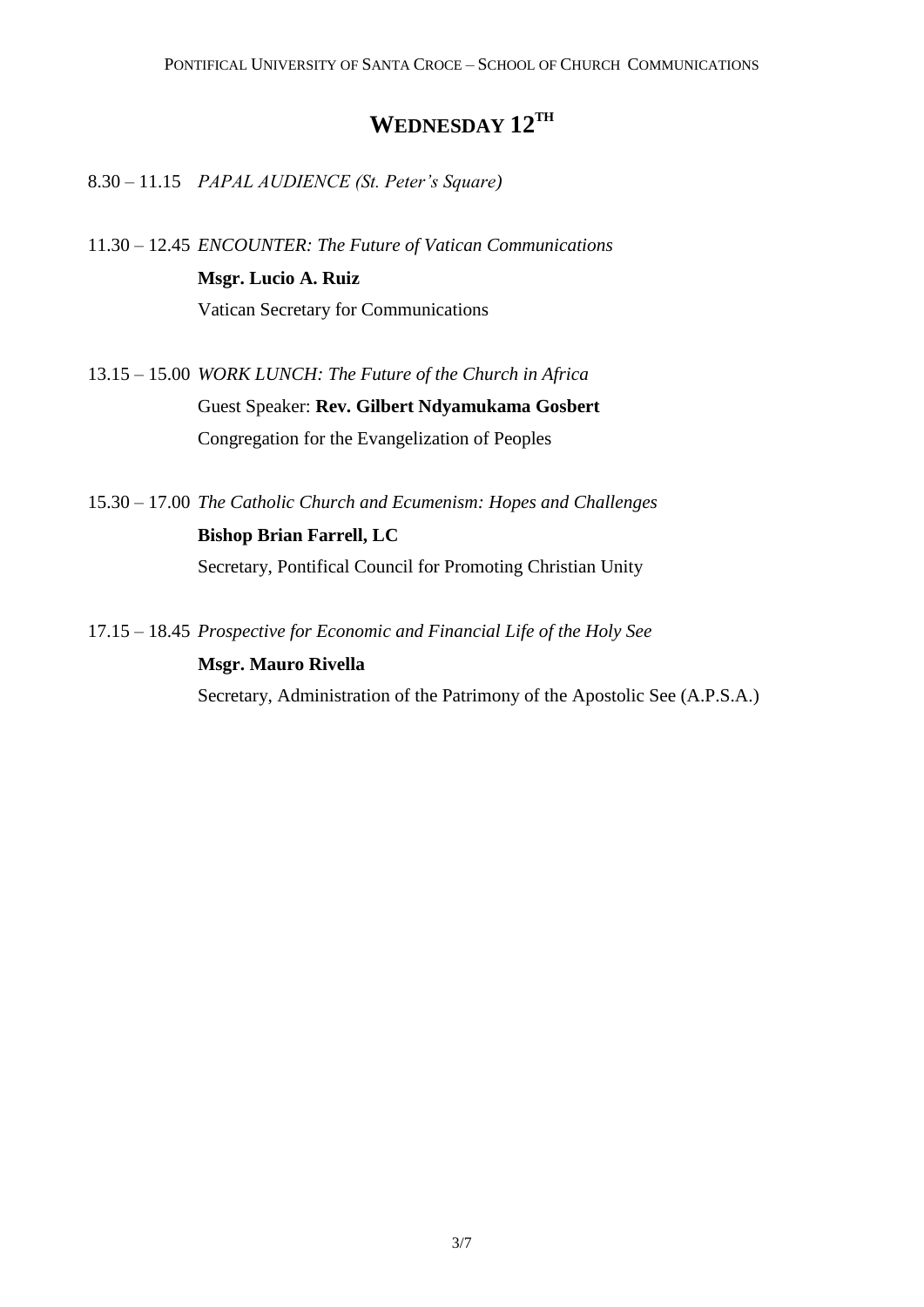### **THURSDAY 13TH**

9.00 – 10.30 *The Holy See on the International Stage*

#### **Archbishop Paul Richard Gallagher**

Secretary for Relations with States, Vatican Secretariat of State

10.30 – 11.00 Coffee break

11.15 – 12.45 *The Synod of Bishops on Youth and Vocation*

**Bishop Fabio Fabene** Under-secretary, General Secretariat of the Synod of Bishops **Mr. Narciso Michavila** President of GAD3 (social research and communication consultancy)

13.00 – 14.45 *WORK LUNCH: The Future of the Church in Asia*

Guest Speakers:

**Fr. Bernardo Cervellera** Editor, *Asia News* **Fr. Robert McCulloch, SSC** Procurator General of the Missionary Society of St. Columban

15.00 – 16.30 *The Role of Women in the Church*

**Prof. Ilaria Morali** Pontifical Gregorian University & International Academy of Religious Sciences

17.30 – 19.00 *ENCOUNTER AT THE BRITISH AMBASSADOR'S RESIDENCE*

*Diplomacy at the Holy See: An Ambassador's Perspective*

**The Honorable Mrs. Sally Axworthy**

British Ambassador to the Holy See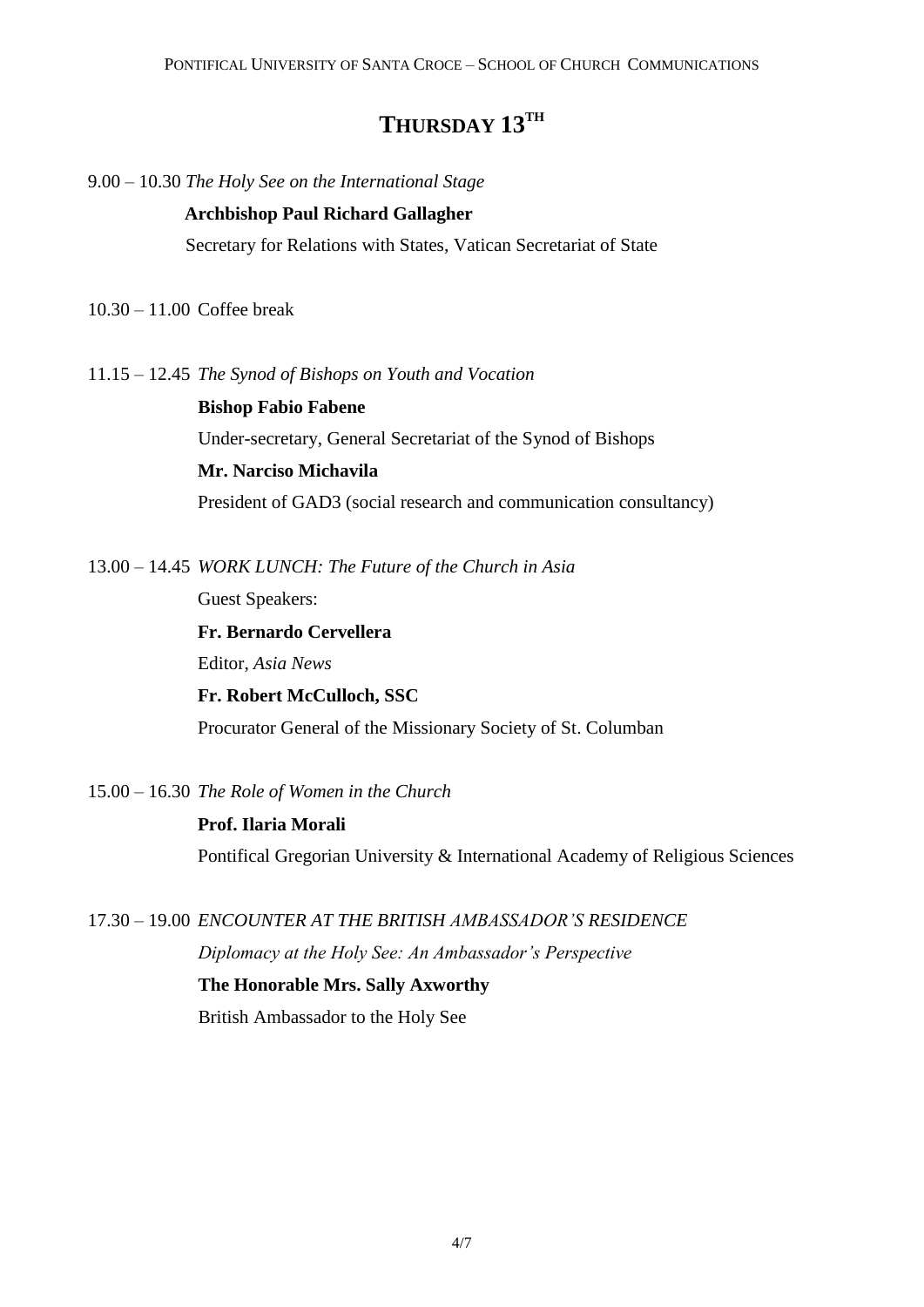### **FRIDAY 14TH**

9.00 – 10.30 *ENCOUNTER AT THE VENERABLE ENGLISH COLLEGE: Training Priests for the Universal Church*

> **Msgr. Philip Whitmore**  Rector, Venerable English College

11.15 – 12.45 *Work of the Roman Curia: Insights and Perspectives*

**Rev. Prof. Roberto Regoli** Pontifical Gregorian University

- 13.00 15.00 *WORK LUNCH: Christians and the Muslim World* Guest Speaker: **Prof. Farouq Wael Eissa** Università del Sacro Cuore (Milan)
- 15.30 17.00 *Charity and Mercy at Work: the Catholic Church and Immigrants* **Rev. Michael Czerny, SJ** Undersecretary of the Vatican's Department for Migrants – Dicastery for Integral Human Development
- 19.00 22.30 *VISIT TO VATICAN MUSEUMS (includes dinner)*

**Sister Emanuela Edwards** Missionary of the Divine Revelation & Art Guide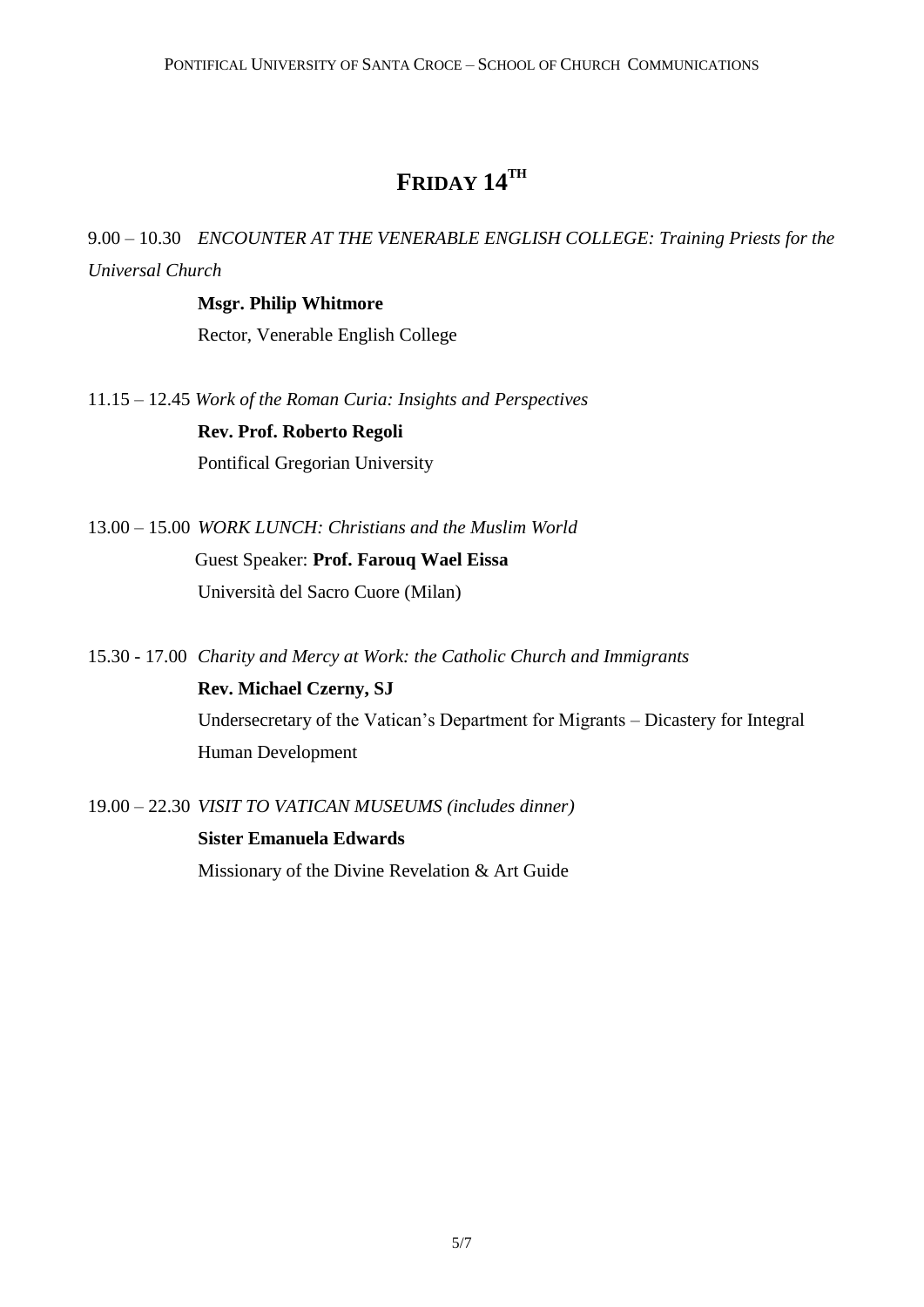## $\mathbf{SATURDAY}$   $\mathbf{15}^{\text{TH}}$

9.15 – 10.45 *The Church's Response to Sexual Abuse* **Rev. Prof. Hans Zollner, SJ** Pontifical Commission for the Protection of Minors

10.45 – 11.45 BRUNCH

#### 12.00 – 13.00 BUS TRIP TO CASTELGANDOLFO

### 13.30 –15.30 *ENCOUNTER AT THE VATICAN OBSERVATORY (Castelgandolfo Papal Residence)*

*The Catholic Church and Scientific Culture*

#### **Rev. Prof. Paul Mueller, SJ**

Vice-director of the Vatican Observatory

15:30—16:30 Coffee and Dessert at a Café

18.30 – 19. 30 BUS TRIP BACK TO ROME